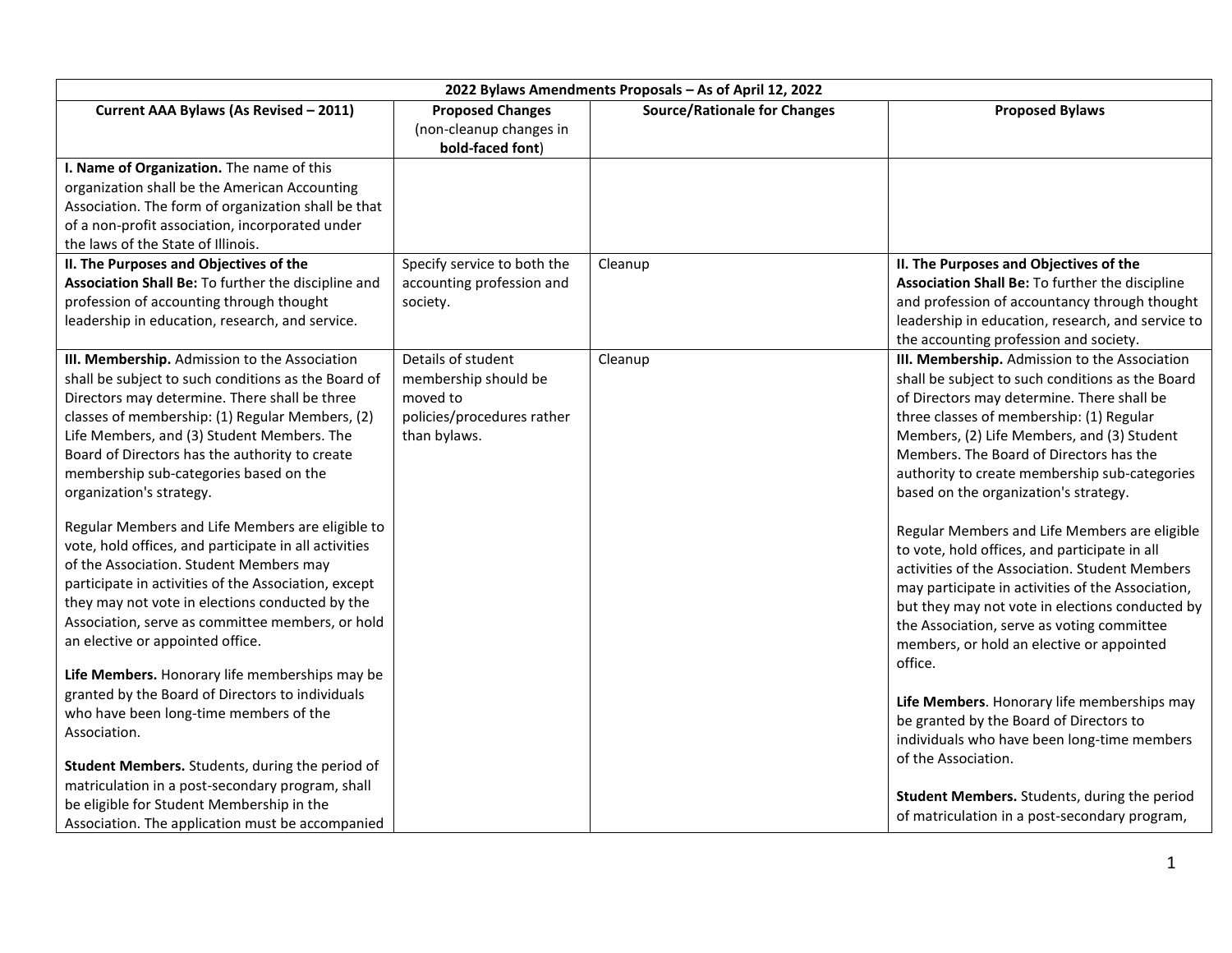| by a certification of his/her student status by the<br>applicant. Student Membership may include a<br>subscription to one or more Association journals,<br>as determined by the Board of Directors.                                                                                                                                                                                                                                                                                                                                                                                                                                                                                                                                                                                                                                     |                                                                                                                                                                                                                                                                                                                                                           |         | shall be eligible for Student Membership in the<br>Association.                                                                                                                                                                                                                                                                                                                                                                                                                                                                                                                                                                                                                                                                                                                                                                                                                                                                                                                                                                                                                               |
|-----------------------------------------------------------------------------------------------------------------------------------------------------------------------------------------------------------------------------------------------------------------------------------------------------------------------------------------------------------------------------------------------------------------------------------------------------------------------------------------------------------------------------------------------------------------------------------------------------------------------------------------------------------------------------------------------------------------------------------------------------------------------------------------------------------------------------------------|-----------------------------------------------------------------------------------------------------------------------------------------------------------------------------------------------------------------------------------------------------------------------------------------------------------------------------------------------------------|---------|-----------------------------------------------------------------------------------------------------------------------------------------------------------------------------------------------------------------------------------------------------------------------------------------------------------------------------------------------------------------------------------------------------------------------------------------------------------------------------------------------------------------------------------------------------------------------------------------------------------------------------------------------------------------------------------------------------------------------------------------------------------------------------------------------------------------------------------------------------------------------------------------------------------------------------------------------------------------------------------------------------------------------------------------------------------------------------------------------|
| IV. Dues. Dues shall be determined by the Board<br>of Directors with the approval of the Council. Dues<br>categories shall be structured to reflect the<br>organization's strategy and to increase<br>participation of classes of individuals facing<br>varying economic conditions. Dues shall be<br>payable in advance at the beginning of each<br>membership year.                                                                                                                                                                                                                                                                                                                                                                                                                                                                   | Dues payable date should<br>be policies/procedures, not<br>bylaws.                                                                                                                                                                                                                                                                                        | Cleanup | IV. Dues. Dues shall be determined by the<br>Board of Directors with the approval of the<br>Council. Dues categories shall be structured to<br>reflect the organization's strategy and to<br>increase participation of classes of individuals<br>facing varying economic conditions.                                                                                                                                                                                                                                                                                                                                                                                                                                                                                                                                                                                                                                                                                                                                                                                                          |
| V. The Board of Directors. The Board of Directors<br>shall consist of: the President; the President-Elect;<br>the Immediate Past President; the Vice President-<br>Finance; the Vice President-Finance-Elect; the Vice<br>President of Research and Publication; the Vice<br>President of Education; and five additional Board<br>members. The President-Elect and Vice President-<br>Finance-Elect automatically become President and<br>Vice President-Finance respectively, at the end of<br>their one-year elect terms. All officers shall serve<br>for three years, except in the case of<br>appointments to fill vacancies. Interim vacancies<br>shall be filled by action of the Board of Directors.<br>The Executive Director and the President-Elect<br>nominee are ex-officio nonvoting members of the<br>Board of Directors. | Last sentence should be<br>moved to second sentence<br>for clarity. Replace<br>"President elect nominee"<br>with Council Chair in this<br>sentence. Clarify first<br>sentence is voting<br>members.<br>Add the VP of DEI<br>Remove Immediate from<br>Past President.<br>Also: quorum and voting<br>rules accidentally left out in<br>2011 vote, add back. | Cleanup | V. The Board of Directors. The Board of<br>Directors shall consist of the following voting<br>members: the President; the President-Elect;<br>the Past President; the Vice President-Finance;<br>the Vice President-Finance-Elect; the Vice<br>President of Research and Publication; the Vice<br>President of Education; the Vice President of<br>Diversity, Equity, and Inclusion; and four<br>additional directors. There are two ex officio<br>nonvoting members: the Council Chair and the<br>Chief Executive Officer. The President-Elect and<br>Vice President-Finance-Elect automatically<br>become President and Vice President-Finance<br>respectively, at the end of their one-year elect<br>terms. All officers shall serve for three years,<br>except in the case of appointments to fill<br>vacancies. Interim vacancies shall be filled by<br>action of the Board of Directors until the next<br>annual election or the end of the original term.<br>Seven voting members shall constitute a<br>quorum. Issues shall be decided by a simple<br>majority vote of those present. |
| VI. The Management Team of the Board of                                                                                                                                                                                                                                                                                                                                                                                                                                                                                                                                                                                                                                                                                                                                                                                                 | Remove President-elect                                                                                                                                                                                                                                                                                                                                    | Cleanup | VI. The Management Team of the Board of                                                                                                                                                                                                                                                                                                                                                                                                                                                                                                                                                                                                                                                                                                                                                                                                                                                                                                                                                                                                                                                       |
| Directors: The Management Team of the Board of                                                                                                                                                                                                                                                                                                                                                                                                                                                                                                                                                                                                                                                                                                                                                                                          | nominee and add Council                                                                                                                                                                                                                                                                                                                                   |         | Directors. The Management Team of the Board                                                                                                                                                                                                                                                                                                                                                                                                                                                                                                                                                                                                                                                                                                                                                                                                                                                                                                                                                                                                                                                   |
| Directors shall consist of the Past President,                                                                                                                                                                                                                                                                                                                                                                                                                                                                                                                                                                                                                                                                                                                                                                                          | Chair and VP-Finance Elect                                                                                                                                                                                                                                                                                                                                |         | of Directors shall consist of the following voting                                                                                                                                                                                                                                                                                                                                                                                                                                                                                                                                                                                                                                                                                                                                                                                                                                                                                                                                                                                                                                            |
| President, President-Elect, Vice President of<br>Finance, President-Elect nominee, and the                                                                                                                                                                                                                                                                                                                                                                                                                                                                                                                                                                                                                                                                                                                                              | as ex officio nonvoting<br>members. (President-elect                                                                                                                                                                                                                                                                                                      |         | members: the Past President, President,<br>President-Elect, Vice President of Finance, and                                                                                                                                                                                                                                                                                                                                                                                                                                                                                                                                                                                                                                                                                                                                                                                                                                                                                                                                                                                                    |
| Executive Director. The President shall chair the                                                                                                                                                                                                                                                                                                                                                                                                                                                                                                                                                                                                                                                                                                                                                                                       | elect may be invited as an                                                                                                                                                                                                                                                                                                                                |         | the Chief Executive Officer. The Vice President-                                                                                                                                                                                                                                                                                                                                                                                                                                                                                                                                                                                                                                                                                                                                                                                                                                                                                                                                                                                                                                              |
| Management Team's meetings. Duties of the                                                                                                                                                                                                                                                                                                                                                                                                                                                                                                                                                                                                                                                                                                                                                                                               | observer, but that is in                                                                                                                                                                                                                                                                                                                                  |         | Finance Elect and the Council Chair serve as ex-                                                                                                                                                                                                                                                                                                                                                                                                                                                                                                                                                                                                                                                                                                                                                                                                                                                                                                                                                                                                                                              |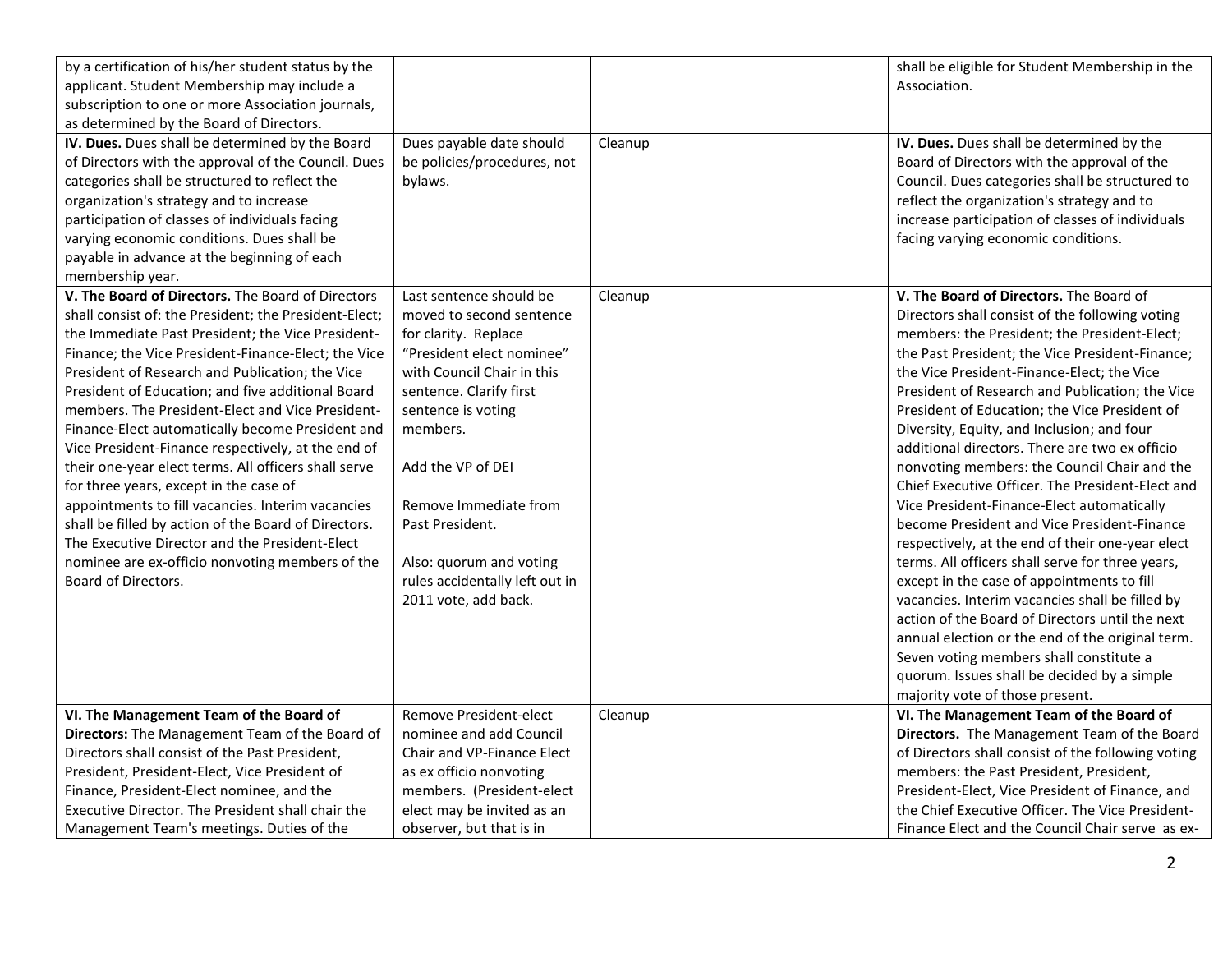| Management Team include responsibility for<br>coordinating and evaluating progress on the<br>Association's strategic plan and creating the call<br>for nominations for all Board members of the<br>Association as subsequently approved by the<br>Board of Directors. | policies/procedures rather<br>than bylaws).<br>Add omitted duties:<br>planning agendas for the<br><b>Board and Council</b><br>meetings; advising the<br>President-elect on<br>committee and task force<br>appointments. Clarify<br>wording on call for<br>nominations. |                                              | officio non-voting members. The President shall<br>chair the Management Team's meetings. Duties<br>of the Management Team include responsibility<br>for coordinating and evaluating progress on the<br>Association's strategic plan, forming agendas for<br>Board and Council meetings, advising the<br>President-Elect on committee and task force<br>appointments, and drafting the call for<br>nominations for all Board members of the<br>Association for subsequent approval by the<br>Board of Directors. |
|-----------------------------------------------------------------------------------------------------------------------------------------------------------------------------------------------------------------------------------------------------------------------|------------------------------------------------------------------------------------------------------------------------------------------------------------------------------------------------------------------------------------------------------------------------|----------------------------------------------|-----------------------------------------------------------------------------------------------------------------------------------------------------------------------------------------------------------------------------------------------------------------------------------------------------------------------------------------------------------------------------------------------------------------------------------------------------------------------------------------------------------------|
| VII. Duties of the Members of the Board of                                                                                                                                                                                                                            | Remove details that should                                                                                                                                                                                                                                             | Cleanup except for the proposed change in    | VII. Duties of the Members of the Board of                                                                                                                                                                                                                                                                                                                                                                                                                                                                      |
| Directors.                                                                                                                                                                                                                                                            | be in policies/procedures                                                                                                                                                                                                                                              | who votes to fill a vacancy when the         | Directors.                                                                                                                                                                                                                                                                                                                                                                                                                                                                                                      |
|                                                                                                                                                                                                                                                                       | rather than bylaws.                                                                                                                                                                                                                                                    | President-elect cannot serve.                |                                                                                                                                                                                                                                                                                                                                                                                                                                                                                                                 |
| President. The President shall be responsible for                                                                                                                                                                                                                     |                                                                                                                                                                                                                                                                        |                                              | President. The President of the Association shall                                                                                                                                                                                                                                                                                                                                                                                                                                                               |
| administering the affairs of the Association. The                                                                                                                                                                                                                     | Clarify that the President,                                                                                                                                                                                                                                            | Vacancy change: Past bylaws required a       | act as chair of the Board of Directors and lead                                                                                                                                                                                                                                                                                                                                                                                                                                                                 |
| President of the Association shall act as chair of                                                                                                                                                                                                                    | President-elect and Past                                                                                                                                                                                                                                               | membership vote when a President-elect       | efforts to set the Association's strategy. The                                                                                                                                                                                                                                                                                                                                                                                                                                                                  |
| the Board of Directors. The President shall preside                                                                                                                                                                                                                   | President all have                                                                                                                                                                                                                                                     | became unable to continue service; the       | President shall preside at the annual business                                                                                                                                                                                                                                                                                                                                                                                                                                                                  |
| at the annual business meeting of the Association.                                                                                                                                                                                                                    | responsibilities for                                                                                                                                                                                                                                                   | suggested change is to a Council vote.       | meeting of the Association. Except for                                                                                                                                                                                                                                                                                                                                                                                                                                                                          |
| Except for committee members appointed by the                                                                                                                                                                                                                         | implementation of the                                                                                                                                                                                                                                                  |                                              | committee members appointed by the Council                                                                                                                                                                                                                                                                                                                                                                                                                                                                      |
| Council (see Section IX) and previously appointed                                                                                                                                                                                                                     | Association's strategy -                                                                                                                                                                                                                                               | Rationale: This provision comes into play in | (see Section IX) and previously appointed to                                                                                                                                                                                                                                                                                                                                                                                                                                                                    |
| to terms that have not yet expired, the President                                                                                                                                                                                                                     | wording is unclear because                                                                                                                                                                                                                                             | the rare event when the President-elect      | staggered terms that have not yet expired, the                                                                                                                                                                                                                                                                                                                                                                                                                                                                  |
| shall have the authority to appoint members to                                                                                                                                                                                                                        | it is housed only under the                                                                                                                                                                                                                                            | cannot become President due to serious       | President shall have the authority to appoint                                                                                                                                                                                                                                                                                                                                                                                                                                                                   |
| committees and task forces, and, at his/her                                                                                                                                                                                                                           | Past President paragraph.                                                                                                                                                                                                                                              | illness, death, or other emergency. Given    | members to committees and task forces, and, at                                                                                                                                                                                                                                                                                                                                                                                                                                                                  |
| discretion, to remove members of committees                                                                                                                                                                                                                           | Also clarify that the                                                                                                                                                                                                                                                  | that all segments now elect their own        | his/her discretion, to remove members of                                                                                                                                                                                                                                                                                                                                                                                                                                                                        |
| and task forces. The President shall serve in that                                                                                                                                                                                                                    | Management Team advises                                                                                                                                                                                                                                                | member of Council, a Council vote would      | committees and task forces. The President shall                                                                                                                                                                                                                                                                                                                                                                                                                                                                 |
| office for one year.                                                                                                                                                                                                                                                  | President-elect on                                                                                                                                                                                                                                                     | provide a representative affirmation of the  | serve in that office for one year.                                                                                                                                                                                                                                                                                                                                                                                                                                                                              |
|                                                                                                                                                                                                                                                                       | committee and task force                                                                                                                                                                                                                                               | candidate and could be convened quicker      |                                                                                                                                                                                                                                                                                                                                                                                                                                                                                                                 |
| President-Elect. The President-Elect shall present                                                                                                                                                                                                                    | appointments.                                                                                                                                                                                                                                                          | than a membership vote, which would be       | <b>President-Elect.</b> The President-Elect shall assist                                                                                                                                                                                                                                                                                                                                                                                                                                                        |
| to the Board of Directors recommendations for                                                                                                                                                                                                                         |                                                                                                                                                                                                                                                                        | helpful in an emergency situation.           | the President and Past President in their efforts                                                                                                                                                                                                                                                                                                                                                                                                                                                               |
| committee activities for the year with related                                                                                                                                                                                                                        | Clarify that VP-Finance                                                                                                                                                                                                                                                |                                              | to set the Association's strategy. The President-                                                                                                                                                                                                                                                                                                                                                                                                                                                               |
| charges and supporting budget. The budget shall                                                                                                                                                                                                                       | provides financial reports to                                                                                                                                                                                                                                          | Rationale: VP DEI added as permanent         | Elect, with the advice of the Management                                                                                                                                                                                                                                                                                                                                                                                                                                                                        |
| also be presented to the Council for its                                                                                                                                                                                                                              | the Board, Council and                                                                                                                                                                                                                                                 | member of the Board. To keep the number      | Team, shall appoint members to serve on                                                                                                                                                                                                                                                                                                                                                                                                                                                                         |
| recommendations. The President-Elect shall                                                                                                                                                                                                                            | membership.                                                                                                                                                                                                                                                            | of Board members consistent the number of    | committees and task forces during his/her term                                                                                                                                                                                                                                                                                                                                                                                                                                                                  |
| appoint members to serve on committees and                                                                                                                                                                                                                            |                                                                                                                                                                                                                                                                        | Directors was reduced to four.               | of office, except for committee members                                                                                                                                                                                                                                                                                                                                                                                                                                                                         |
| task forces during his/her term of office, except                                                                                                                                                                                                                     | All directors serve as                                                                                                                                                                                                                                                 |                                              | appointed by the Council (see Section IX) and                                                                                                                                                                                                                                                                                                                                                                                                                                                                   |
| for committee members appointed by the Council                                                                                                                                                                                                                        | liaisons to some                                                                                                                                                                                                                                                       |                                              | those previously appointed to staggered terms                                                                                                                                                                                                                                                                                                                                                                                                                                                                   |
| (see Section IX) and those previously appointed to                                                                                                                                                                                                                    | committees but only VP                                                                                                                                                                                                                                                 |                                              | that have not yet expired. The President-Elect                                                                                                                                                                                                                                                                                                                                                                                                                                                                  |
| terms that have not yet expired. The President-                                                                                                                                                                                                                       | Education position includes                                                                                                                                                                                                                                            |                                              | shall serve in that office for one year.                                                                                                                                                                                                                                                                                                                                                                                                                                                                        |
| Elect shall serve in that office for one year.                                                                                                                                                                                                                        | liaison mention; part of                                                                                                                                                                                                                                               |                                              |                                                                                                                                                                                                                                                                                                                                                                                                                                                                                                                 |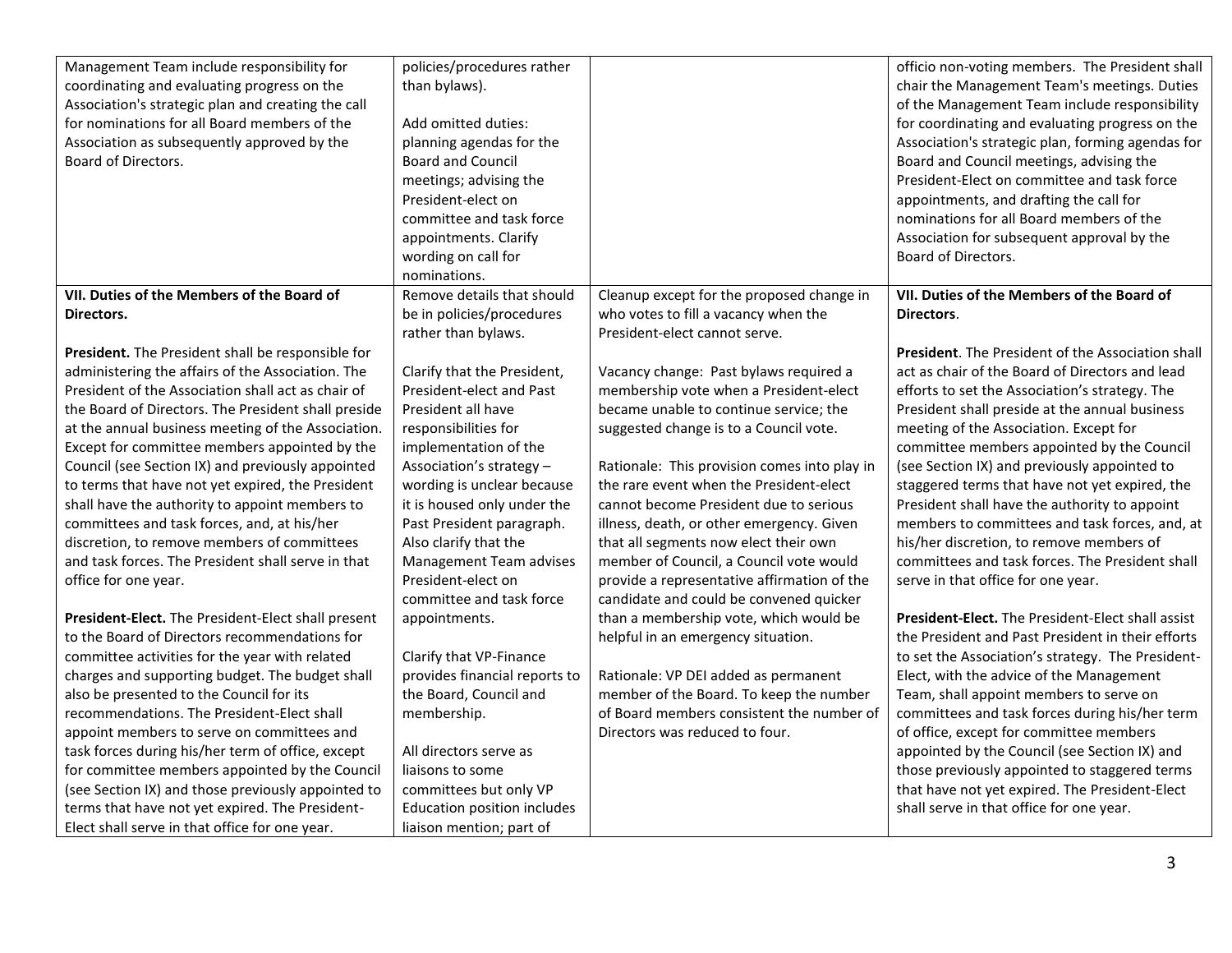**Past President.** The Past President serves on the AAA Nominations Committee and assists the President and President-Elect in their efforts to implement the Association's strategy. The Past President shall serve in that office for one year.

**Vice President-Finance.** The Vice President-Finance chairs the standing Finance Committee (see Section IX). The Vice President-Finance is responsible for supervising the financial management of the Association, under the general direction of the Board of Directors. The Vice President-Finance shall assist the President-Elect in preparing the budget outlining the financial resources and requirements for the next fiscal year. The Vice President-Finance shall report annually to the membership on the financial affairs of the Association. The Vice President-Finance shall serve for two years after serving one year as Vice President-Finance-Elect.

During the first year of the Vice President-Finance's two-year term, the AAA Nominations Committee shall nominate a Vice President-Finance-Elect to serve during the final year of the Vice President-Finance's two-year term. The Vice President-Finance-Elect shall assume the vice presidency (and chair of the Committee on Finance) upon the expiration of the Vice President-Finance's term. The Vice President-Finance-Elect shall serve as a member of the Finance Committee and shall perform other duties as assigned by the Vice President-Finance.

**Vice President-Education.** The Vice President-Education shall be responsible for developing and administering programs in accounting education. He/she shall chair the standing Education Committee, be responsible for liaison between the Board of Directors and committees designated procedures and policies so need not be in bylaws.

Additional Board Members: change Vice Presidents (pre-2011 all directors other than presidents were VPs) to Directors.

Executive Director: change name from ED to Chief Executive Officer (CEO) of the AAA.

**President-Elect Vacancy: change to Council vote**

**Add VP DEI position**

**Changed number of Directors from 5 to 4** **Past President.** The Past President serves on the AAA Nominations Committee and assists the President and President-Elect in their efforts to set the Association's strategy. The Past President shall serve in that office for one year.

**Vice President-Finance.** The Vice President-Finance chairs the standing Finance Committee (see Section IX). The Vice President-Finance is responsible for supervising the financial management of the Association, under the general direction of the Board of Directors. The Vice President-Finance shall assist the President-Elect in preparing the budget outlining the financial resources and requirements for the next fiscal year. The Vice President-Finance shall periodically report to the Board, the Council, and membership on the financial affairs of the Association. The Vice President-Finance shall serve for two years after serving one year as Vice President-Finance-Elect.

During the first year of the Vice President-Finance's two-year term, the AAA Nominations Committee shall nominate a Vice President-Finance-Elect to serve during the final year of the Vice President-Finance's two-year term. The Vice President-Finance-Elect shall assume the vice presidency (and chair the Finance Committee) upon the expiration of the Vice President-Finance's term. The Vice President-Finance-Elect shall serve as a member of the Finance Committee and shall perform other duties as assigned by the Vice President-Finance.

**Vice President-Education**. The Vice President-Education shall be responsible for developing and administering programs in accounting education. The Vice President-Education shall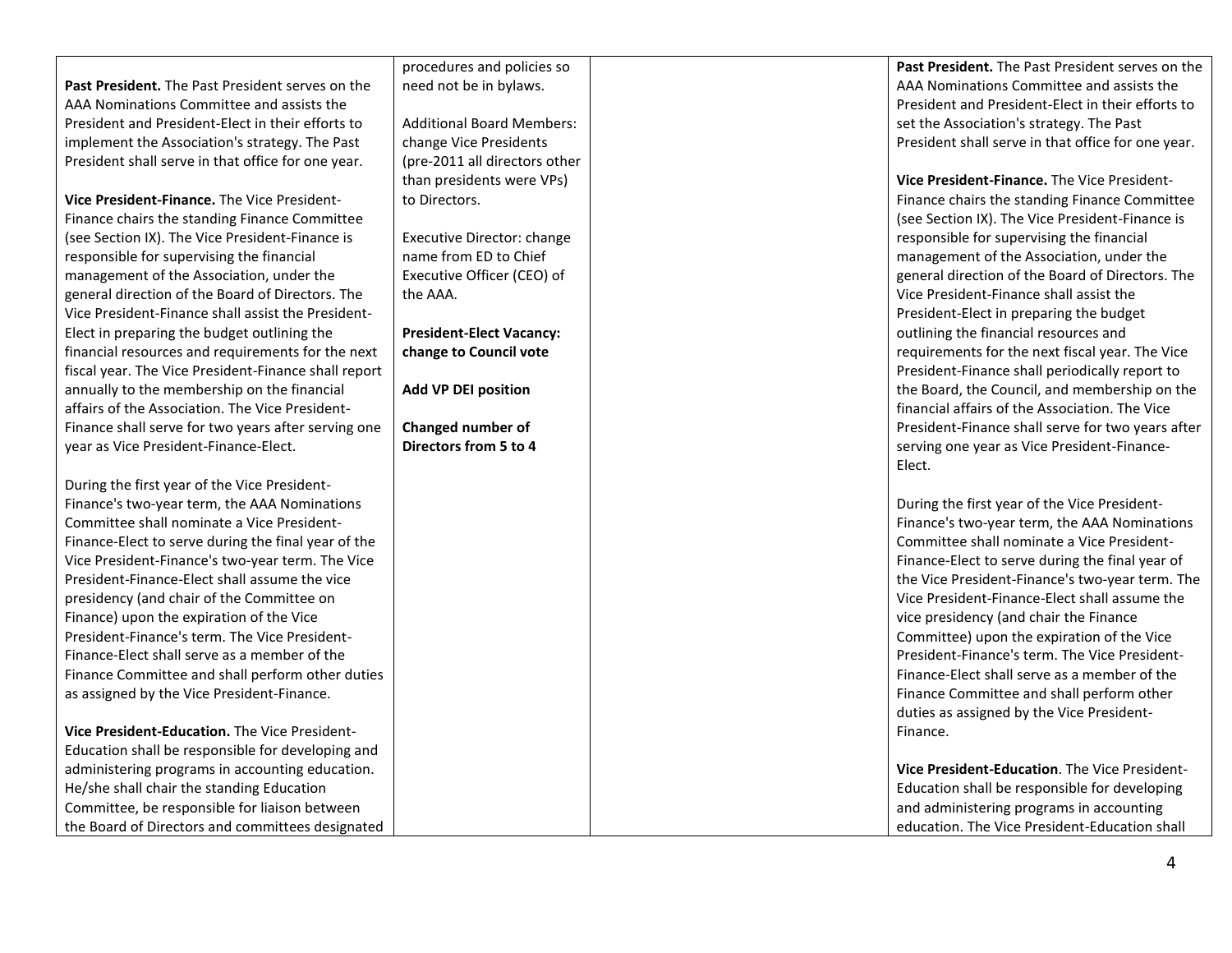by the President, and interact with national and international accounting education bodies. The Vice President -Education shall serve in that office for three years.

**Vice President -Research and Publications.** The Vice President -Research and Publications shall be responsible for developing and administering programs that advance accounting research. He/she shall chair the standing Research Committee, be a member of the Publications Committee, be liaison between the Board of Directors and committees designated by the President, and interact with the Research Directors of other national and international accounting organizations. The Vice President - Research shall serve in that office for three years.

**Additional Board Members.** Five Board members shall perform whatever duties are assigned by the Board of Directors as reflected in their respective call for nominations. Each Vice -President shall serve in that office for three years. Three of the additional Board members will be nominated by the Council (see Section VIII). The remaining two will be nominated by the AAA Nominations Committee as outlined in Section IX.

**Executive Director.** The Executive Director, an ex officio, nonvoting member of the Board of Directors, shall be responsible for the operation of the Administrative office of the Association and shall report to the Board of Directors on all operating matters. Minutes of the meetings of the Board of Directors, of the Council, and of the annual business meeting shall be the responsibility of the Executive Director, and shall be made publicly available to AAA members. The Board of Directors is responsible for appointing and conducting the annual evaluation of the Executive Director.

chair the standing Education Committee and interact with national and international accounting education bodies. The Vice President -Education shall serve in that office for three years.

**Vice President -Research and Publications.** The Vice President -Research and Publications shall be responsible for developing and administering programs that advance accounting research. The Vice President -Research and Publications shall be a member of the standing Research and Publications Committee and interact with the Research Directors of other national and international accounting organizations. The Vice President -Research and Publications shall serve in that office for three years.

**Vice President -Diversity, Equity, and Inclusion**. The Vice President -Diversity, Equity, and Inclusion shall be responsible for working with the AAA Board, staff and DEI Committee to develop, assess and oversee programs that advance diversity, equity, and inclusion. The Vice P resident -Diversity, Equity, and Inclusion shall chair the Diversity, Equity, and Inclusion Committee and interact with DEI leaders or designated representatives of other national and international accounting organizations. The Vice President -Diversity, Equity, and Inclusion shall serve in that office for three years.

**Additional Directors.**  Four additional directors shall perform whatever duties are assigned by the Board of Directors as reflected in their respective call for nominations. Each additional director shall serve in that office for three years. Each year one of the additional Director position will be nominated by Council (see Section VIII). The remaining Director positions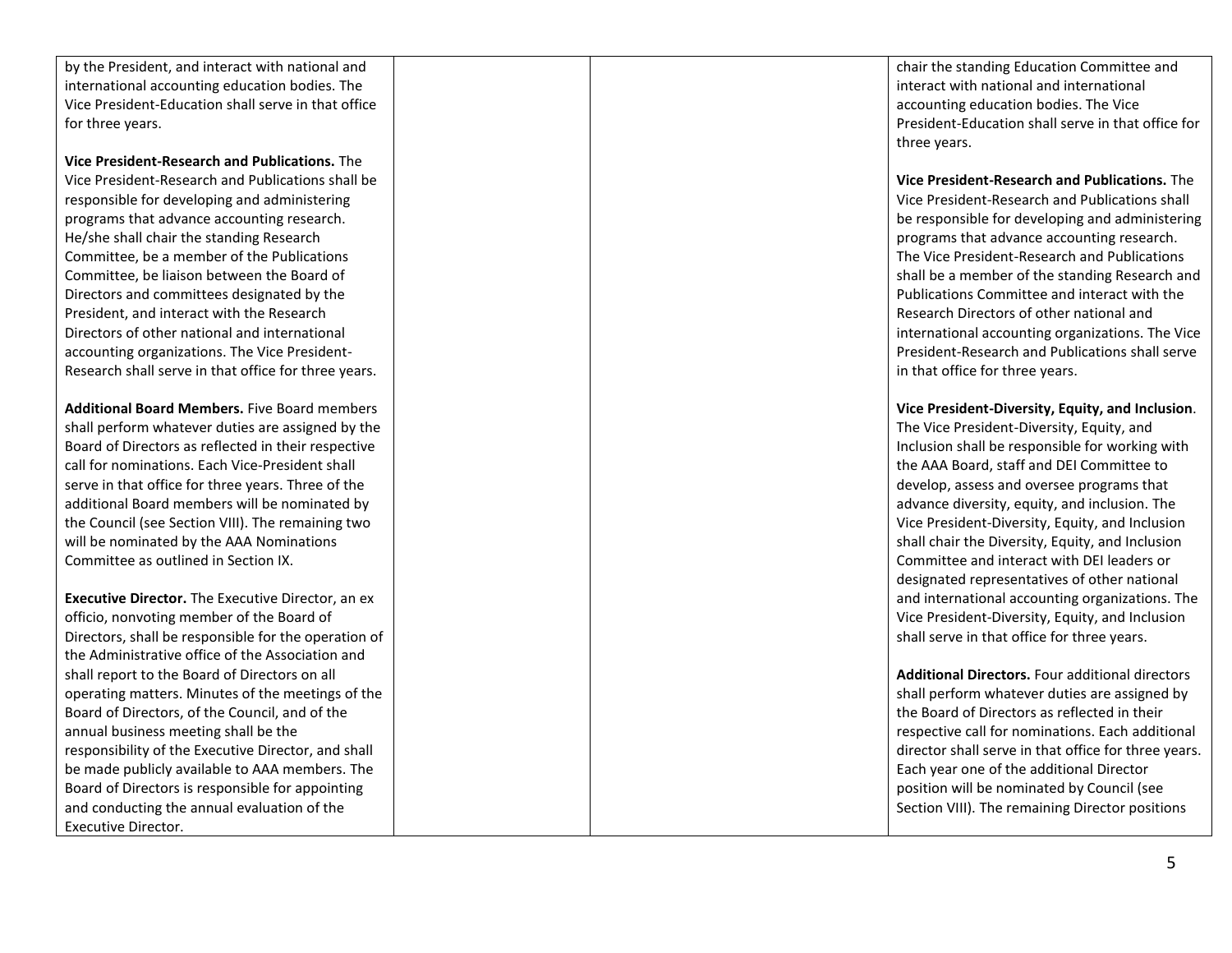|                                                       |                                |                                             | will be nominated by the AAA Nominations           |
|-------------------------------------------------------|--------------------------------|---------------------------------------------|----------------------------------------------------|
| Filling of Vacancies. In the event that a member of   |                                |                                             | Committee as outlined in Section IX.               |
| the Board of Directors, other than the President, is  |                                |                                             |                                                    |
| unable to serve their full term, the duties shall be  |                                |                                             | Chief Executive Officer (CEO). The Chief           |
| assigned to another person selected by the Board      |                                |                                             | Executive Officer (CEO) of the Association is an   |
| of Directors. When the President cannot serve,        |                                |                                             | ex officio, nonvoting member of the Board of       |
| then the duties shall be assumed by the most          |                                |                                             | Directors. The CEO shall be responsible for the    |
| recent Past President who is willing to serve.        |                                |                                             | operation of the Administrative office of the      |
| When the President-Elect is not able to serve, the    |                                |                                             | Association and shall report to the Board of       |
| AAA Nominations Committee will nominate               |                                |                                             | Directors on all operating matters. Minutes of     |
| another candidate who will be affirmed by a vote      |                                |                                             | the meetings of the Board of Directors, of the     |
| of the membership.                                    |                                |                                             | Council, and of the annual business meeting        |
|                                                       |                                |                                             | shall be the responsibility of the CEO, and shall  |
|                                                       |                                |                                             | be made publicly available to AAA members.         |
|                                                       |                                |                                             | The Board of Directors is responsible for          |
|                                                       |                                |                                             | appointing and conducting the annual               |
|                                                       |                                |                                             | evaluation of the CEO.                             |
|                                                       |                                |                                             |                                                    |
|                                                       |                                |                                             | Filling of Vacancies. In the event that a member   |
|                                                       |                                |                                             | of the Board of Directors, other than the          |
|                                                       |                                |                                             | President or President-Elect, is unable to serve   |
|                                                       |                                |                                             | their full term, the duties shall be assigned to   |
|                                                       |                                |                                             | another person selected by the Board of            |
|                                                       |                                |                                             | Directors. When the President cannot serve,        |
|                                                       |                                |                                             | then the duties shall be assumed by the most       |
|                                                       |                                |                                             | recent Past President who is willing to serve.     |
|                                                       |                                |                                             | When the President-Elect is not able to serve,     |
|                                                       |                                |                                             | the AAA Nominations Committee will nominate        |
|                                                       |                                |                                             | another candidate who will be affirmed by a        |
|                                                       |                                |                                             | vote of the Council.                               |
| VIII. Council. A Council shall assist the Board of    | Remove "A" in first            | Cleanup.                                    | VIII. Council. Council shall assist the Board of   |
| Directors in governance of the Association. The       | sentence.                      |                                             | Directors in governance of the Association. The    |
| functions of the Council shall be in part advisory    | Remove details about           |                                             | functions of the Council shall be in part advisory |
| and in part decision-making, with day-to-day          | number of meetings and         | Cleanup: Counsel pointed out that bylaws    | and in part decision-making, with day-to-day       |
| decisions made by the President, the Executive        | virtual or in person -         | duties are in section 15 for both the board | decisions made by the President, the Chief         |
| Director, and the Board of Directors. The Council     | belongs in                     | and council, so should be removed here.     | Executive Officer, and the Board of Directors.     |
| shall normally meet quarterly, either virtually or in | policies/procedures.           |                                             | Members of the Council shall begin their term      |
| person. One such meeting shall be held at the         |                                |                                             | at the conclusion of the annual meeting of the     |
| annual meeting. Members of the Council shall          | Add an opening phrase for      |                                             | Association.                                       |
| begin their term at the conclusion of the annual      | clarity to the council         |                                             |                                                    |
| meeting of the Association.                           | composition list. Clarify that |                                             |                                                    |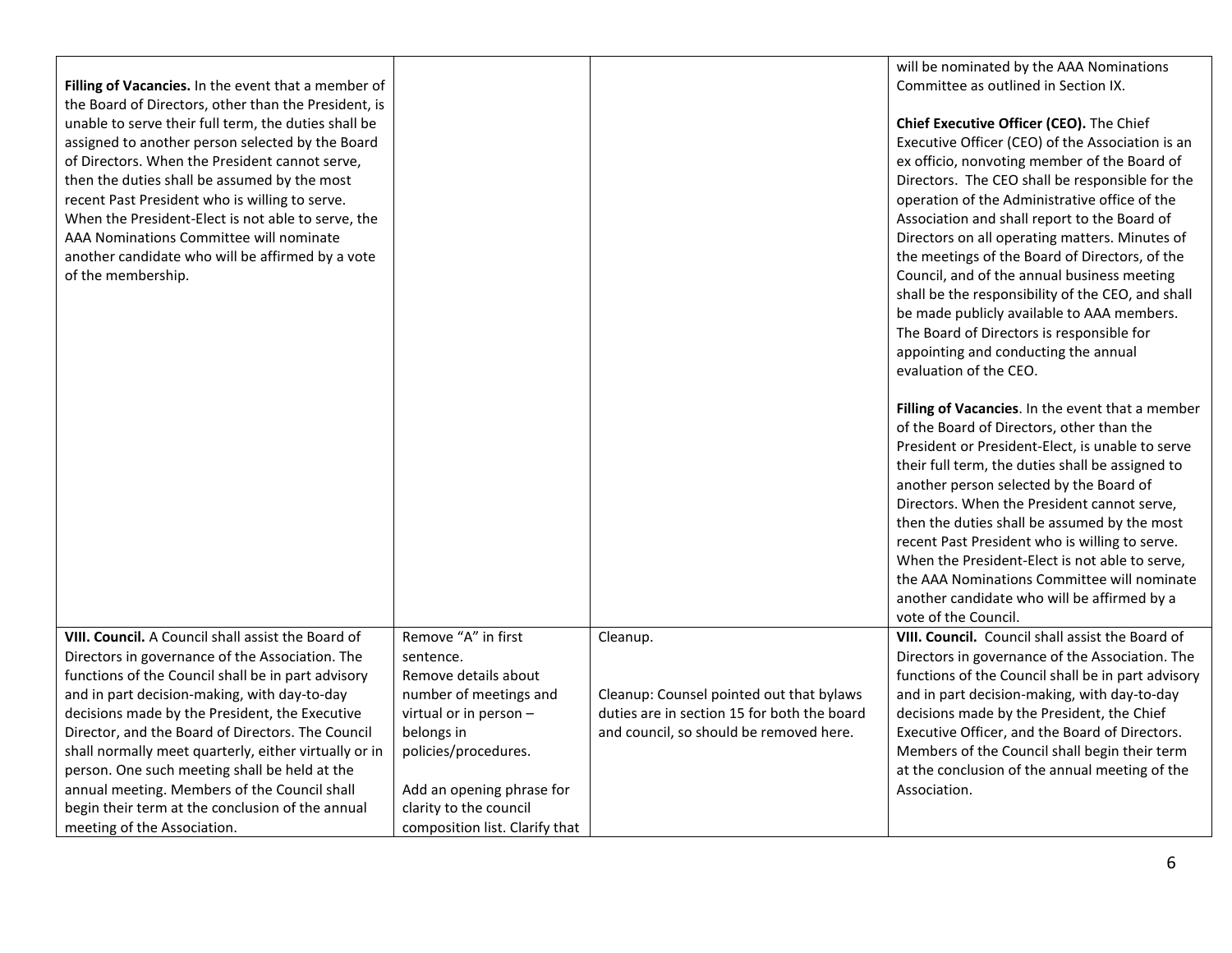# **Council Chair.** The Council Chair will serve for one year. The Council Chair, assisted by Council Chair-Elect and the Past Council Chair, will preside over Council meetings. Council Policies and Procedures will identify the processes for electing the Council Chair. Members of the Board of Directors may not serve as Council Chair.

#### **Council Composition and Length of Service**

1. Board of Directors members during their terms of office

2. Representatives of Segments (i.e., Regions and Sections) of the Association

3. At-Large Representatives of the international members of the Association

Each Association Segment will have one representative on Council. Council members will be elected by members of their Segment to each serve a three-year term, with approximately onethird of the Council elected each year. Board of Directors will appoint two international members to the Council.

### **Council Duties**

1. Propose Bylaws changes for submission to the Board of Directors and act upon Bylaws changes submitted to it by the Board of Directors before submission to the members. 2. Approve changes in dues. 3. Approve major decisions when referred to the Council by the Board of Directors. 4. Elect five members of the AAA Nominations Committee (see Section IX). Current Council members are not eligible to serve on the AAA Nominations Committee.

5. Review the annual budget of the organization and make recommendations thereon to the President-Elect.

6. Review for approval all AAA advocacy positions.

the two international members appointment by the Board are the At-Large members in the composition list.

Duty #1 is specified in Section XV and should be removed here. Duty #8 needs to be reworded for clarity, with similar changes needed to Council Ballot Committee #3. Remove procedural detail about forwarding the names, should be in policies/procedures rather than bylaws.

**Council Chair.** The Council Chair will serve for one year. The Council Chair, assisted by Council Chair-Elect and the Past Council Chair, will preside over Council meetings. Council Policies and Procedures will identify the processes for electing the Council Chair. Members of the Board of Directors may not serve as Council Chair.

### **Council Composition and Length of Service Council shall consist of:**

1. Board of Directors members during their terms of office

2. Representatives of Segments (i.e., Regions and Sections) of the Association 3. Two At-Large Representatives of the international members of the Association

Each Association Segment will have one representative on Council. Council members will be elected by members of their Segment to each serve a three-year term, with approximately one-third of the Council elected each year. The Board of Directors will appoint the At-Large Representatives of the international members to Council.

# **Council Duties**

1. Approve changes in dues. 2. Approve major decisions when referred to the Council by the Board of Directors. 3. Elect five members of the AAA Nominations Committee (see Section IX). Current Council members are not eligible to serve on the AAA Nominations Committee. 4. Review the annual budget of the organization and make recommendations thereon to the Vice-President of Finance. 5. Review for approval all AAA advocacy positions.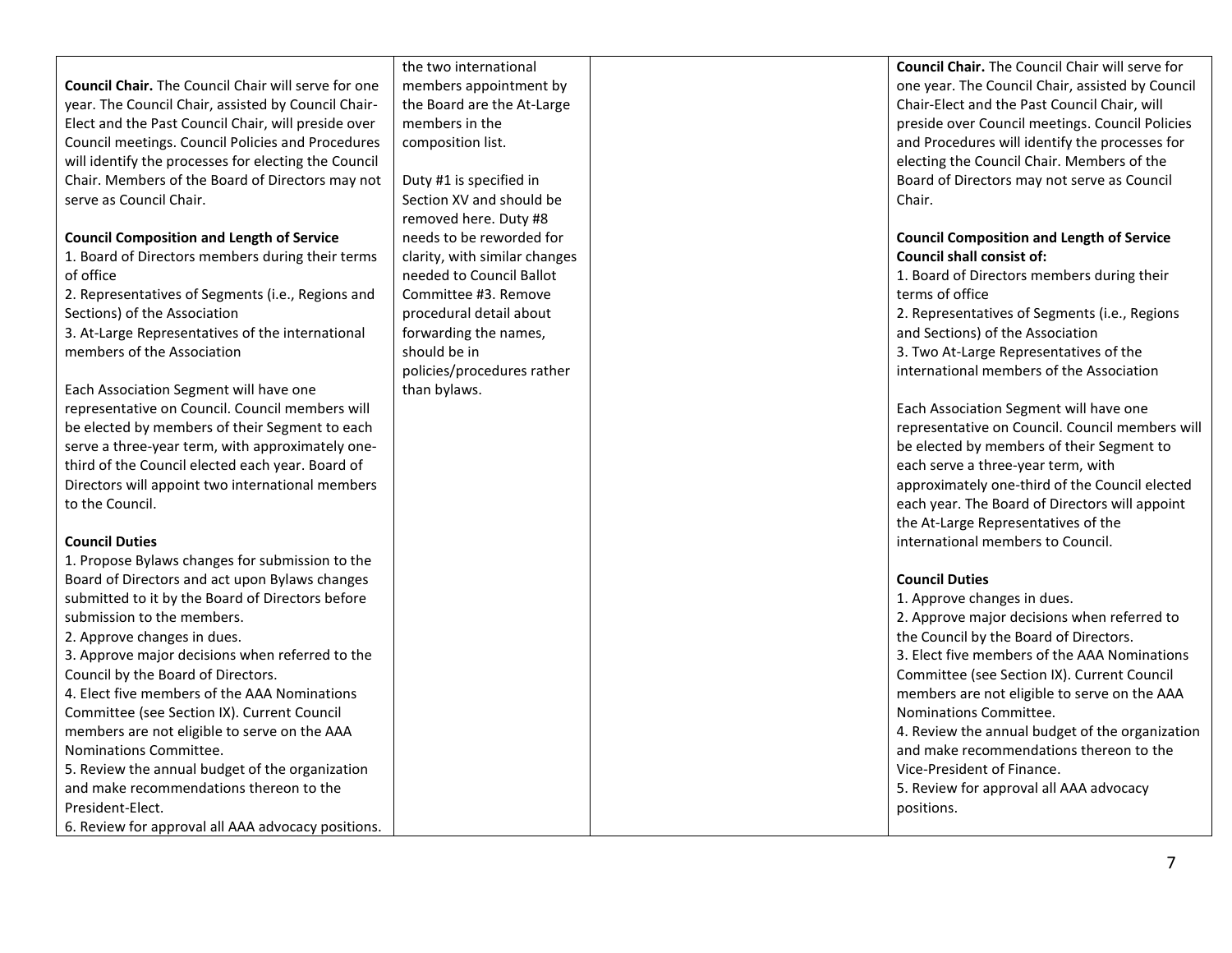7. Populate all Association -wide awards committees. 8. Each year nominate an AAA member for a three -year term on the Board of Directors and forward the name to the AAA Nominations Committee for inclusion in the slate put before the membership. 9. Regularly monitor AAA member views on the AAA strategic plan and report to the Board of Directors. 10. Monitor periodic Segment reports (see Section XIII) and recommend to the Board of Directors creation of or dissolution of Segments due to membership demand or lack thereof, fiscal feasibility, and/or compliance with AAA Bylaws, policies, or procedures. 11. Other activities to advance the AAA strategy as directed by the Board of Directors. **Council Standing Committees** 1. Council Committee on Awards Committees shall populate Association -wide awards committees . 2. Advocacy Review Committee shall review positions forwarded by Association -level committees for suitability to represent an Association -level position. Position papers or letters approved by this committee will be designated as representing official positions of the AAA. 3. Council Ballot Committee shall identify at least two member names each year, who meet the criteria of the call for nominations approved by the Board of Directors, to serve on the Board of Directors. The names shall be sent to the AAA Nominations Committee to be placed on the AAA ballot for a member of the Board of Directors. **Quorum and Voting**. Sixty percent of the members of the Council shall constitute a quorum. Issues shall be decided by a simple majority vote of those present. 6. Populate all Association -wide awards committees. 7. Each year select at least two nominee s for the three -year term Director seat up for election on the Board of Directors . 8. Regularly monitor AAA member views on the AAA strategic plan and report to the Board of Directors. 9. Monitor periodic Segment reports (see Section XIII) and recommend to the Board of Directors creation of or dissolution of Segments due to membership demand or lack thereof, fiscal feasibility, and/or compliance with AAA Bylaws, policies, or procedures. 10. Other activities to advance the AAA strategy as directed by the Board of Directors. **Council Standing Committees** 1. Council Committee on Awards Committees shall populate Association -wide awards committees. 2. Advocacy Review Committee shall review positions forwarded by Association -level committees for suitability to represent an Association -level positio n. Position papers or letters approved by this committee will be designated as representing official positions of the AAA. 3. The Council Ballot Committee shall consist of all of Council except the Board of Directors. The Committee shall select at least two member name s each year, who meet the criteria of the call for director nomination approved by the Board of Directors. **Quorum and Voting**. Sixty percent of the members of the Council shall constitute a quorum. Issues shall be decided by a simple majority vote of those present.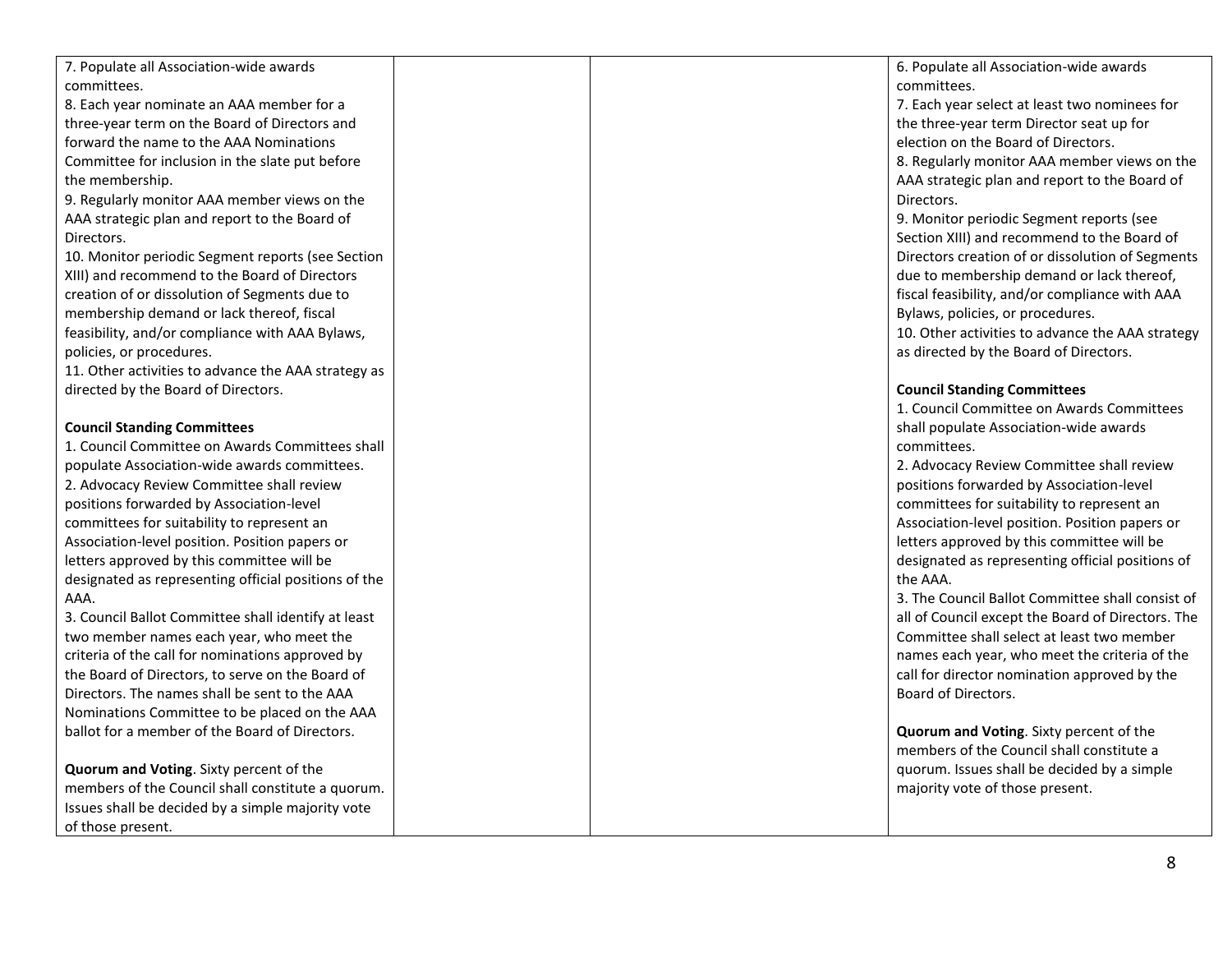| IX. Association Standing Committees. The<br>following standing committees shall be | Board of Directors is part of<br>Council so need not say | Cleanup                                         | IX. Association Standing Committees. The<br>following standing committees shall be |
|------------------------------------------------------------------------------------|----------------------------------------------------------|-------------------------------------------------|------------------------------------------------------------------------------------|
| established and report to the Board of Directors.                                  | Council and Board                                        |                                                 | established and report to the Board of                                             |
| Each standing committee (except Nominations                                        |                                                          |                                                 | Directors. Each member of a standing                                               |
| and Research and Publications) shall consist of                                    | Add Audit Committee as a                                 | Rationale: This is different from a task force, | committee shall normally serve a three-year                                        |
| nine members, each of whom shall normally serve                                    | standing committee. It is                                | is part of governance, and required to          | term, with one-third of the committee members                                      |
| a three-year term, with one-third of the                                           | currently under                                          | continue as an organization. There fore it      | appointed each year.                                                               |
| committee members appointed each year.                                             | "Committees and Task                                     | should be included as an Association            |                                                                                    |
|                                                                                    | Forces" on the AAA                                       | Standing Committee.                             | <b>Finance Committee.</b> The Finance Committee                                    |
| <b>Finance Committee.</b> The Finance Committee shall                              | website.                                                 |                                                 | shall consist of the Vice President-Finance, the                                   |
| consist of the Vice President-Finance, the Vice                                    |                                                          |                                                 | Vice President Finance-Elect, and other                                            |
| President Finance-Elect, and other members with                                    | <b>Combine Research</b>                                  | Rationale: Both committees are under the        | members with staggered terms for a total of                                        |
| staggered terms. The Committee shall monitor the                                   | <b>Committee and Publication</b>                         | direction of the Vice-President of Research     | nine members. The Committee shall monitor                                          |
| financial condition and goals of the Association,                                  | <b>Committee into one</b>                                | and Publication.                                | the financial condition and goals of the                                           |
| and assist in achieving the Strategic Plan.                                        | committee: Research and                                  |                                                 | Association, and assist in achieving the Strategic                                 |
|                                                                                    | <b>Pblication Committee</b>                              | Rationale: DEI Committee was added to           | Plan.                                                                              |
| <b>Education Committee.</b> The Education Committee                                |                                                          | match the addition of the VP DEI.               |                                                                                    |
| shall study and report upon all matters of concern                                 | Add Diversity, Equity, and                               |                                                 | <b>Education Committee.</b> The Education                                          |
| to the Association in the field of accounting                                      | <b>Inclusion Committee as a</b>                          |                                                 | Committee shall study and report upon, and                                         |
| education as directed by the President and the                                     | standing committee.                                      |                                                 | make policy recommendations, on all matters of                                     |
| Board of Directors. The Education Committee                                        |                                                          |                                                 | concern to the Association in the field of                                         |
| makes policy recommendations to the Board of                                       |                                                          |                                                 | accounting education as directed by the                                            |
| Directors about the development of education-                                      |                                                          |                                                 | President and the Board of Directors. The                                          |
| related activities designed to enhance world-wide                                  |                                                          |                                                 | Committee shall be advisory to the Center for                                      |
| education in accounting including, but not limited                                 |                                                          |                                                 | Advancing Accounting Education. The                                                |
| to curricula, course delivery, faculty development,                                |                                                          |                                                 | committee shall consist of nine members.                                           |
| etc. The committee shall align the strategic                                       |                                                          |                                                 |                                                                                    |
| direction of all Association-level committees                                      |                                                          |                                                 | <b>Research and Publications Committee.</b> The                                    |
| related to education with the organization's                                       |                                                          |                                                 | <b>Research and Publications Committee shall</b>                                   |
| Strategic Plan.                                                                    |                                                          |                                                 | study and report upon all matters of concern to                                    |
|                                                                                    |                                                          |                                                 | the Association related to research and                                            |
| Research Committee. The Research Committee                                         |                                                          |                                                 | publications, as directed by the President and                                     |
| shall study and report upon all matters of concern                                 |                                                          |                                                 | the Board of Directors. The committee shall                                        |
| to the Association related to research, as directed                                |                                                          |                                                 | consist of seven members, the Vice President-                                      |
| by the President and the Board of Directors. The                                   |                                                          |                                                 | Research and Publications, and a chair, all                                        |
| Research Committee makes policy                                                    |                                                          |                                                 | serving three-year terms. Committee members                                        |
| recommendations to the Board of Directors about                                    |                                                          |                                                 | shall have staggered three-year terms, with two                                    |
| the development of research-related activities                                     |                                                          |                                                 | members being appointed each year.                                                 |
| designed to enhance world-wide research in                                         |                                                          |                                                 |                                                                                    |
| accounting including, but not limited to PhD                                       |                                                          |                                                 | Governance Committee. The Governance                                               |
| programs, faculty development, research                                            |                                                          |                                                 | Committee shall review proposed amendments                                         |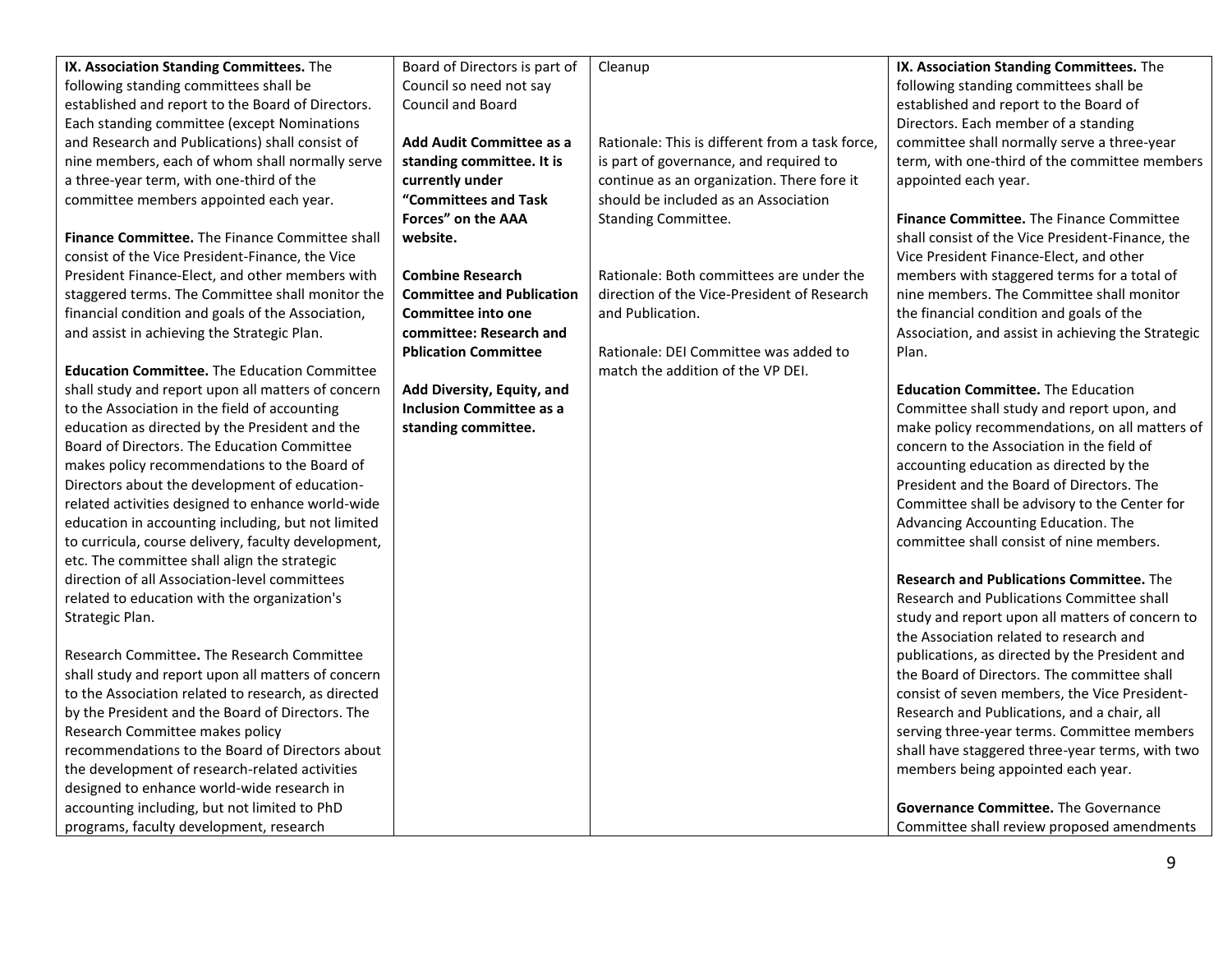recognition, etc. The committee shall align the strategic direction of all Association -level committees related to research with the organization's Strategic Plan.

**Governance Committee.** The Governance Committee shall review proposed amendments to the Association's governing documents to assure clarity, consistency, and legal compliance, and advise the Board of Directors on changes in the governing documents. The President -Elect is an ex -officio member of the governance committee.

**Nominations Committee.** The Nominations Committee shall nominate candidates for elective offices of the Association. It shall consist of the two most recent Past Presidents willing and able to serve and five members elected by the Council. The five elected members cannot be current members of either the Council or the Board of Directors. The Nominations Committee shall be chaired by the most senior, in service, of the Past Presidents serving. Members of the Nominations Committee are not eligible for nomination. Rank and -file may nominate persons to the Nominations Committee.

Publications Committee. The Publications Committee shall study and report to the Board of Directors on all operating matters concerning Association publications including, but not limited to providing slates of candidates for the Board of Directors regarding decisions to appoint each of the Managing Editors of The Accounting Review, Accounting Horizons, and Issues in Accounting Education. The committee shall consist of seven members, the Vice President -Research and Publications, and a chair, all serving three -year terms. Committee members shall have staggered three -year terms, with two members being appointed each year.

to the Association's governing documents to assure clarity, consistency, and legal compliance, and advise the Board of Directors on changes in the governing documents. The committee shall consist of nine members. The President -Elect is an ex -officio non -voting member of the governance committee.

**Nominations Committee.** The Nominations Committee shall nominate candidates for elective offices of the Association. It shall consist of the two most recent Past Presidents willing and able to serve and five members elected by the Council. The five elected members cannot be current members of the Council. The Nominations Committee shall be chaired by the most senior, in service, of the Past Presidents serving. Members of the Nominations Committee are not eligible for nomination. Any member may nominate persons to be considered fo r the Nominations Committee.

**Diversity, Equity, and Inclusion Committee**. The Diversity, Equity, and Inclusion (DEI) Committee will support the American Accounting Association's efforts to become an inclusive academy and will continue to advance the vision of being inclusive Thought Leaders in Accounting. The committee shall consist of nine members. The Vice President -Diversity, Equity, and Inclusion serves as chair. The CEO is a voting member of the DEI Committee and the CIO is ex -officio, non -voting member of the DEI Committee.

**Audit Committee.** The function of the Audit Committee is oversight. It is the AAA management's responsibility to maintain appropriate systems for accounting and internal control including internal control over financial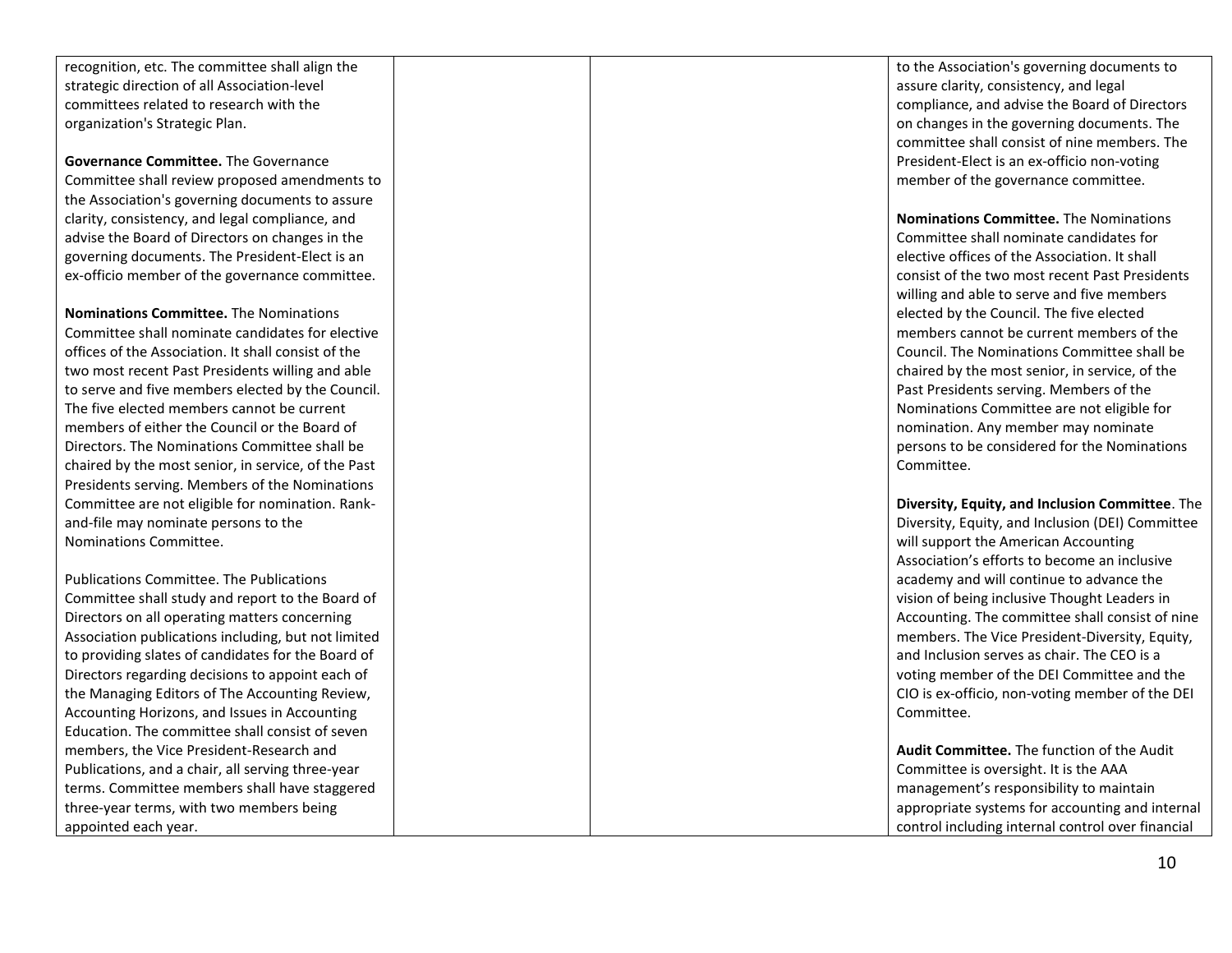| X. Nomination and Elections Procedures. A list of<br>the nominations made by the Committee on<br>Nominations and the Council shall be published<br>approximately ninety (90) days prior to the<br>beginning of the election. The slate shall include at<br>least two names for each position. Additional<br>nominations may be made by a petition signed by<br>not less than one hundred (100) members of the<br>Association submitted to the Executive Director at<br>least forty-five (45) days prior to the beginning of<br>the election. Persons so nominated must<br>previously have agreed to serve if elected. The<br>membership of the Association shall be notified<br>prior to the election of the nominations made by<br>petition. Election shall take place by mail,<br>facsimile, or electronic vote of the members. | Shorten times for<br>nominations and vote.                                               | Timing of election process is a holdover<br>from original bylaws and is much longer<br>than needed given modern communication<br>and voting methods. | reporting, and the Auditor's responsibility to<br>plan and carry out the audit in accordance with<br>auditing standards generally accepted in the<br>United States. The Auditor is ultimately<br>responsible to the Board of Directors and the<br>Audit Committee, as representatives of AAA's<br>stakeholders. The committee shall consist of<br>five members, the Vice President-Finance, the<br>Vice President-Finance-Elect, or in years when<br>there is no elect, the most recent past Vice<br>President-Finance, Director Focusing on<br>Academic/Practitioner Interaction who will<br>serve as Chair, and two members with expertise<br>in auditing or internal controls who are<br>appointed prior to the Annual Meeting by the<br>AAA Management Team.<br>X. Nomination and Elections Procedures. A list<br>of the nominations made by the Nominations<br>Committee and the Council shall be published at<br>least thirty (30) days prior to the beginning of<br>the election. The slate shall include at least two<br>candidates for each position. Additional<br>nominations may be made by a petition signed<br>by not less than one hundred (100) members of<br>the Association submitted to the CEO at least<br>fifteen (15) days prior to the beginning of the<br>election. Persons so nominated must previously<br>have agreed to serve if elected. The<br>membership of the Association shall be notified<br>prior to the election of the nominations made<br>by petition. Election shall take place by mail,<br>facsimile, or electronic vote of the members.<br>The vote shall be open for at least thirty (30)<br>days. |
|-----------------------------------------------------------------------------------------------------------------------------------------------------------------------------------------------------------------------------------------------------------------------------------------------------------------------------------------------------------------------------------------------------------------------------------------------------------------------------------------------------------------------------------------------------------------------------------------------------------------------------------------------------------------------------------------------------------------------------------------------------------------------------------------------------------------------------------|------------------------------------------------------------------------------------------|------------------------------------------------------------------------------------------------------------------------------------------------------|----------------------------------------------------------------------------------------------------------------------------------------------------------------------------------------------------------------------------------------------------------------------------------------------------------------------------------------------------------------------------------------------------------------------------------------------------------------------------------------------------------------------------------------------------------------------------------------------------------------------------------------------------------------------------------------------------------------------------------------------------------------------------------------------------------------------------------------------------------------------------------------------------------------------------------------------------------------------------------------------------------------------------------------------------------------------------------------------------------------------------------------------------------------------------------------------------------------------------------------------------------------------------------------------------------------------------------------------------------------------------------------------------------------------------------------------------------------------------------------------------------------------------------------------------------------------------------------------------------------------------------------------|
| XI. Annual Meeting. The Association shall hold an<br>annual meeting at such time and place as may be<br>determined by the Board of Directors. The<br>tentative program for the annual meeting shall be                                                                                                                                                                                                                                                                                                                                                                                                                                                                                                                                                                                                                            | Program publication timing<br>should be in<br>policies/procedures rather<br>than bylaws. | Cleanup.                                                                                                                                             | XI. Annual Meeting. The Association shall hold<br>an annual meeting at such time and place as<br>may be determined by the Board of Directors.                                                                                                                                                                                                                                                                                                                                                                                                                                                                                                                                                                                                                                                                                                                                                                                                                                                                                                                                                                                                                                                                                                                                                                                                                                                                                                                                                                                                                                                                                                |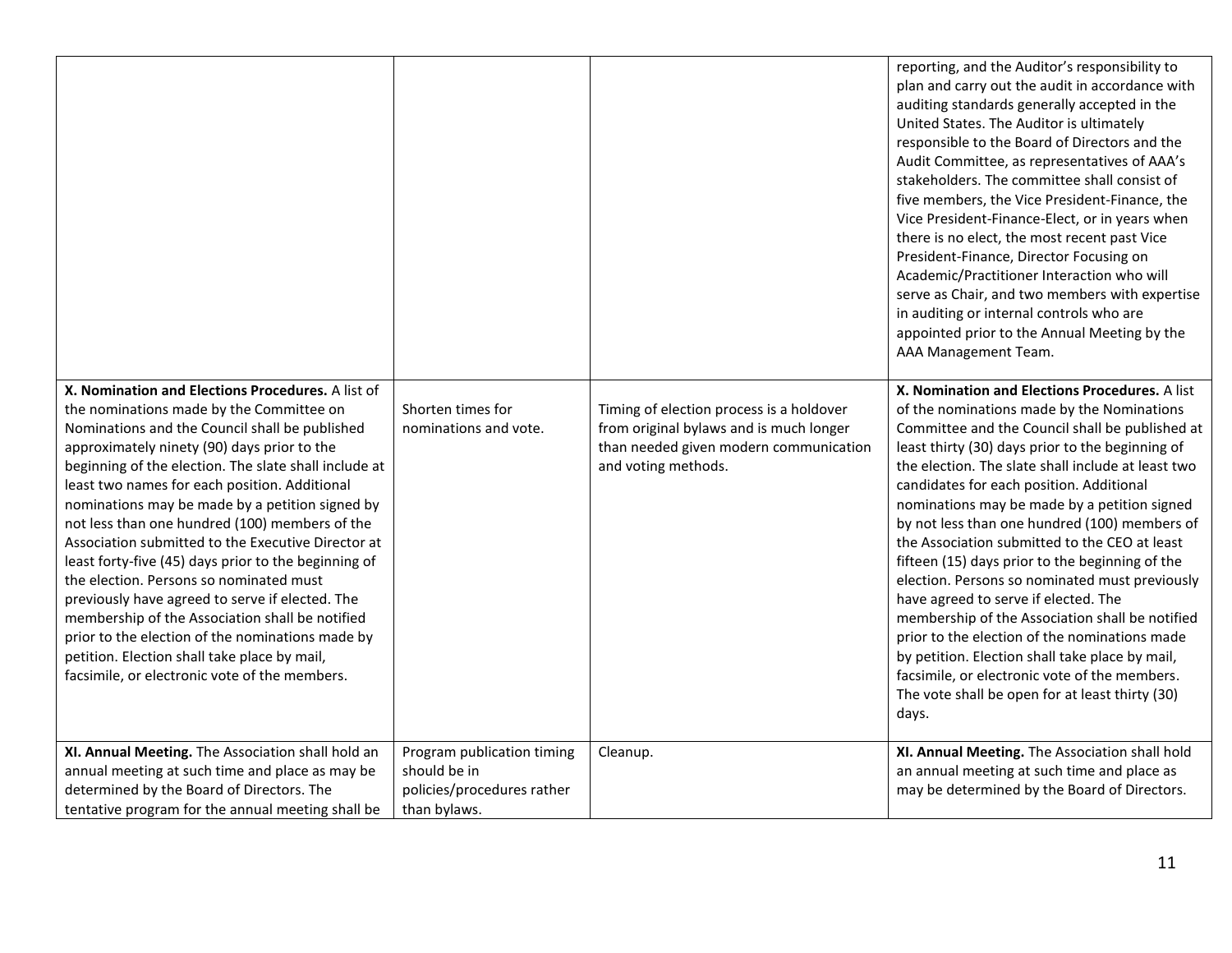| published approximately ninety (90) days prior to    |                           |                                                   |
|------------------------------------------------------|---------------------------|---------------------------------------------------|
| the meeting.                                         |                           |                                                   |
| XII. Publications. The Association shall publish     |                           | XII. Publications. The Association shall publish  |
| periodical journals that shall be devoted to         |                           | periodical journals that shall be devoted to      |
| matters consistent with the purposes and             |                           | matters consistent with the purposes and          |
| objectives of the Association. The Association may   |                           | objectives of the Association. The Association    |
| also publish other accounting materials as           |                           | may also publish other accounting materials as    |
| deemed appropriate by the Board of Directors.        |                           | deemed appropriate by the Board of Directors.     |
| The Association shall not pay royalties on its       |                           | The Association shall not pay royalties on its    |
| publications.                                        |                           | publications.                                     |
| XIII. Segments of the Association. The Board of      |                           | XIII. Segments of the Association. The Board of   |
| Directors may authorize the formation of             | Change the name of the    | Directors may authorize the formation of          |
| Segments on the advice of Council. Segments are      | Committee on Nominations  | Segments on the advice of Council. Segments       |
| Regions or Sections. Regions are defined             | to Nominations Committee. | are Regions or Sections. Regions are defined      |
| geographically by the Board of Directors. Sections   |                           | geographically by the Board of Directors.         |
| represent interest groups. All Segments will be      |                           | Sections represent interest groups. All Segments  |
| identified as part of the AAA (i.e. AAA Midwest      |                           | will be identified as part of the AAA (e.g., AAA  |
| Region) in all publications and communications.      |                           | Midwest Region) in all publications and           |
| Each Segment will be governed by the Bylaws of       |                           | communications. Each Segment will be              |
| the AAA and the common Bylaws for Segments.          |                           | governed by the Bylaws of the AAA and the         |
| Every 3 to 5 years, each Segment will prepare a      |                           | common Bylaws for Segments. Every 5 years,        |
| self-evaluation of its purpose and sustainability to |                           | each Segment will prepare a self-evaluation of    |
| support the strategic objectives of the overall      |                           | its purpose and sustainability to support the     |
| organization.                                        |                           | strategic objectives of the overall organization. |
|                                                      |                           |                                                   |
| Organization. Each Segment shall have a Chair or     |                           | Organization. Each Segment shall have a Chair     |
| President, a Chair-elect or President-elect, a       |                           | or President, a Chair-elect or President-elect, a |
| Secretary /Treasurer, a Council Representative,      |                           | Secretary / Treasurer, a Council Representative,  |
| and a Nominations Committee and such other           |                           | and a Nominations Committee and such other        |
| officers and committees as the Segment shall         |                           | officers and committees as the Segment shall      |
| determine.                                           |                           | determine.                                        |
|                                                      |                           |                                                   |
| Council Representatives. A Segment shall be          |                           | Council Representatives. A Segment shall be       |
| represented on the Council of the Association by a   |                           | represented on the Council of the Association     |
| Representative. Council members serve a              |                           | by a Representative. Council members serve an     |
| minimum of three years and are eligible for one      |                           | initial term of three years and are eligible for  |
| additional three-year term. The Council              |                           | one additional three-year term. The Council       |
| Representative is a member of the governing body     |                           | Representative is a member of the governing       |
| of the Segment. If the Council Representative is     |                           | body of the Segment. If the Council               |
| unable to attend a Council meeting, the Segment's    |                           | Representative is unable to attend a Council      |
| officers may send an alternate who shall have all    |                           | meeting, the Segment's officers may send an       |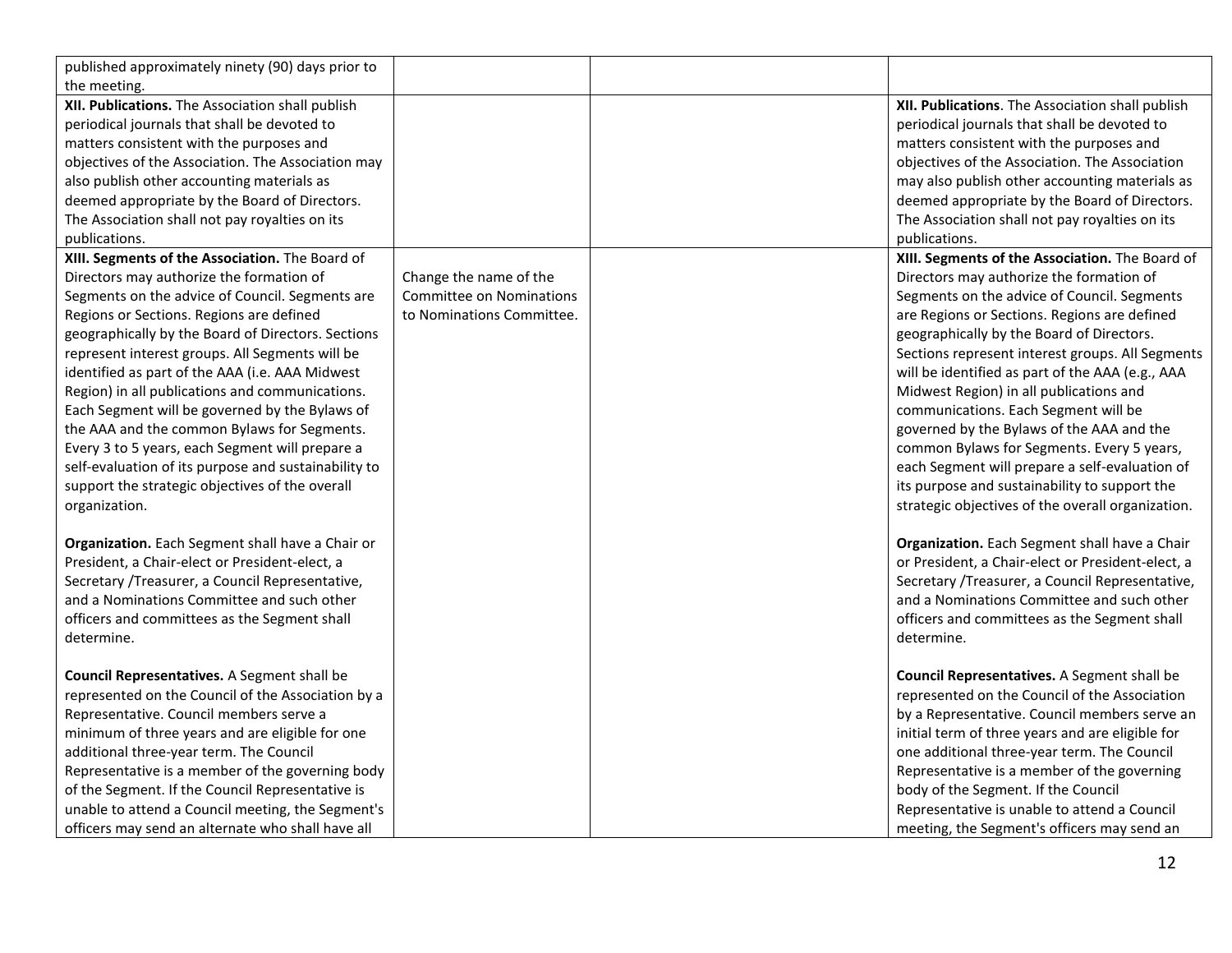of the voting rights of an elected representative (see below). The representative is responsible for reporting in a timely manner all relevant Council meeting information to the Segment's governing body.

**Nomination and Election Procedures.** The

President or Chair and the Council Representative shall be elected by mail, facsimile, or electronic vote or at the annual business meeting of the Segment under Robert's Rules of Order. If, in addition to the nominee(s) proposed by the Nominations Committee, a person is nominated by petition signed by not less than twenty -five (25) members of the Segment, the election shall be by written or electronic ballot. Persons nominated by petition must previously have agreed to serve if elected. Only members of the Segment shall be eligible to vote.

**Committee on Nominations.** The Committee on Nominations shall consist of one or more immediate Past Vice -Presidents or Chairs (the most senior of whom shall chair the committee) and at least four (4) other persons to be elected at the annual business meeting of the Segment or, if no such election is made at such meeting, by majority vote of the Segment officers. Candidates for election to the Committee on Nominations shall be proposed and seconded from the floor. Members of the Committee on Nominations shall not be eligible for nomination to any Segment office while serving on the committee. The Committee on Nominations elected at each annual business meeting or by majority vote of the Segment officers shall prepare a list of nominees for the election to be held at the next annual meeting or by mail, facsimile, or electronic vote before the next annual meeting.

alternate who shall have all of the voting rights of an elected representative (see below). The representative is responsible for reporting in a timely manner all relevant Council meeting information to the Segment's governing body.

**Nomination and Election Procedures.** The President or Chair and the Council Representative shall be elected by mail, facsimile, or electronic vote or at the annual business meeting of the Segment under Robert's Rules of Order. If, in addition to the nominee(s) proposed by the Nominations Committee, a person is nominated by petition signed by not less than 25 members of the Segment, the election shall be by mail, facsimile or electronic ballot. Persons nominated by petition must previously have agreed to serve if elected. Only members shall be eligible to vote.

**Nominations Committee .** The Nominations Committee shall consist of one or more immediate Past Vice -Presidents or Chairs (the most senior of whom shall chair the committee) and at least four (4) other persons to be elected at the annual business meeting of the Segment or, if no such election is made at such meeting, by majority vote of the Segment officers. Candidates for election to the Nominations Committee shall be proposed and seconded from the floor. Members of the Nominations Committee shall not be eligible for nomination to any Segment office while serving on the committee. The Nominations Committee elected at each annual business meeting or by majority vote of the Segment officers shall prepare a list of nominees for the election to be held at the next annual meeting or by mail, facsimile, or electronic vote before the next annual meeting.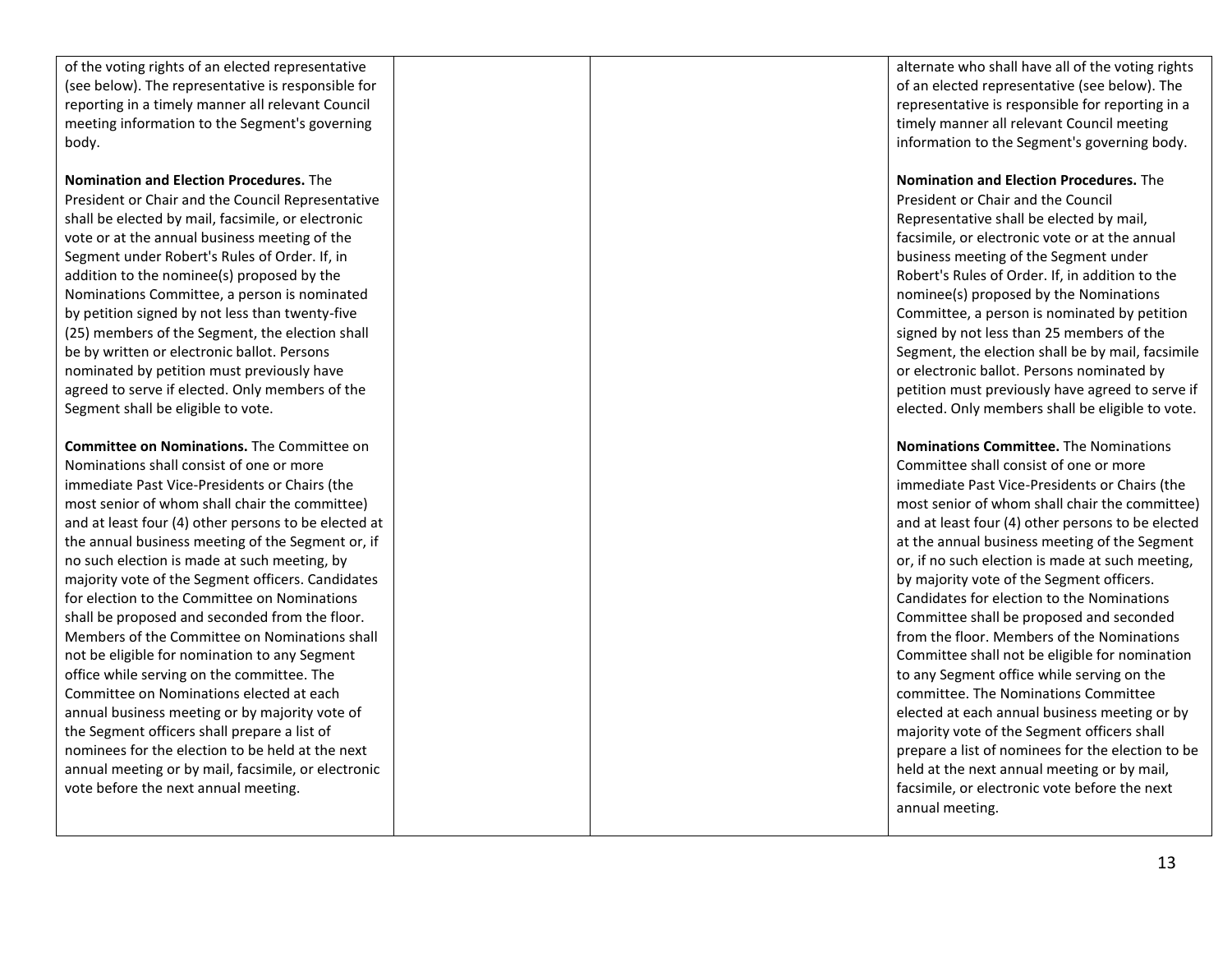| President-Elect or Chair-Elect. A Segment will<br>designate and elect a President-Elect or Chair-<br>Elect as appropriate. The procedures prescribed<br>for election of a President or Chair shall apply.<br>Dissolution of Segments. The Board of Directors<br>has responsibility to dissolve Segments on the<br>advice of Council due to lack of membership, fiscal<br>feasibility and/or violation of AAA Bylaws, policies,<br>or procedures.                                                                                                                                                                                                                                                                                        |                                                     |          | President-Elect or Chair-Elect. A Segment will<br>designate and elect a President-Elect or Chair-<br>Elect as appropriate. The procedures prescribed<br>for election of a President or Chair shall apply.<br>Dissolution of Segments. The Board of Directors<br>has responsibility to dissolve Segments on the<br>advice of Council due to lack of membership,<br>fiscal feasibility and/or violation of AAA Bylaws,<br>policies, or procedures.                                                                                                                                                                                                                                                |
|-----------------------------------------------------------------------------------------------------------------------------------------------------------------------------------------------------------------------------------------------------------------------------------------------------------------------------------------------------------------------------------------------------------------------------------------------------------------------------------------------------------------------------------------------------------------------------------------------------------------------------------------------------------------------------------------------------------------------------------------|-----------------------------------------------------|----------|-------------------------------------------------------------------------------------------------------------------------------------------------------------------------------------------------------------------------------------------------------------------------------------------------------------------------------------------------------------------------------------------------------------------------------------------------------------------------------------------------------------------------------------------------------------------------------------------------------------------------------------------------------------------------------------------------|
| XIV. Disposition of Assets. The Association shall<br>be operated exclusively for the educational<br>purposes for which it is organized. No part of the<br>net earnings of the Association shall inure to the<br>benefit of any person except as compensation for<br>services, or as an allowance in furtherance of the<br>purposes of the Association. In the event of<br>dissolution of the Association, its net assets shall<br>be distributed to an agency organized and<br>operated exclusively for education purposes and<br>of which no part of the net earnings inures to the<br>benefit of any person except as compensation for<br>services or as an allowance in furtherance of its<br>purposes.                              |                                                     |          | XIV. Disposition of Assets. The Association shall<br>be operated exclusively for the purposes for<br>which it is organized. No part of the net<br>earnings of the Association shall inure to the<br>benefit of any person except as compensation<br>for services, or as an allowance in furtherance<br>of the purposes of the Association. In the event<br>of dissolution of the Association, its net assets<br>shall be distributed to an agency organized and<br>operated exclusively for education purposes<br>and of which no part of the net earnings inures<br>to the benefit of any person except as<br>compensation for services or as an allowance in<br>furtherance of its purposes.  |
| XV. Amendment. Amendments to the Bylaws may<br>be proposed by any individual member or group<br>of members, by the Board of Directors, or by the<br>Council. Proposals approved by both the Board of<br>Directors and the Council or submitted by petition<br>of not less than one hundred (100) members of<br>the Association shall be presented for<br>membership vote. Written notice of Bylaws<br>amendments to be presented for membership<br>vote shall be given to the members at least ninety<br>(90) days prior to the vote. To be amended, a<br>minimum of 10% of all eligible Association<br>members as of the end of the prior fiscal year<br>must vote and of the votes cast, at least two-<br>thirds must be affirmative. | Specify the minimum length<br>of the voting period. | Cleanup. | XV. Amendment. Amendments to the Bylaws<br>may be proposed by any individual member or<br>group of members, by the Board of Directors, or<br>by the Council. Proposals approved by both the<br>Board of Directors and the Council or submitted<br>by petition of not less than one hundred (100)<br>members of the Association shall be presented<br>for a membership vote. Written notice of<br>Bylaws amendments to be presented for<br>membership vote shall be given to the members<br>at least ninety (90) days prior to the vote. To be<br>amended, a minimum of 10% of all eligible<br>Association members as of the end of the prior<br>fiscal year must vote and of the votes cast, at |